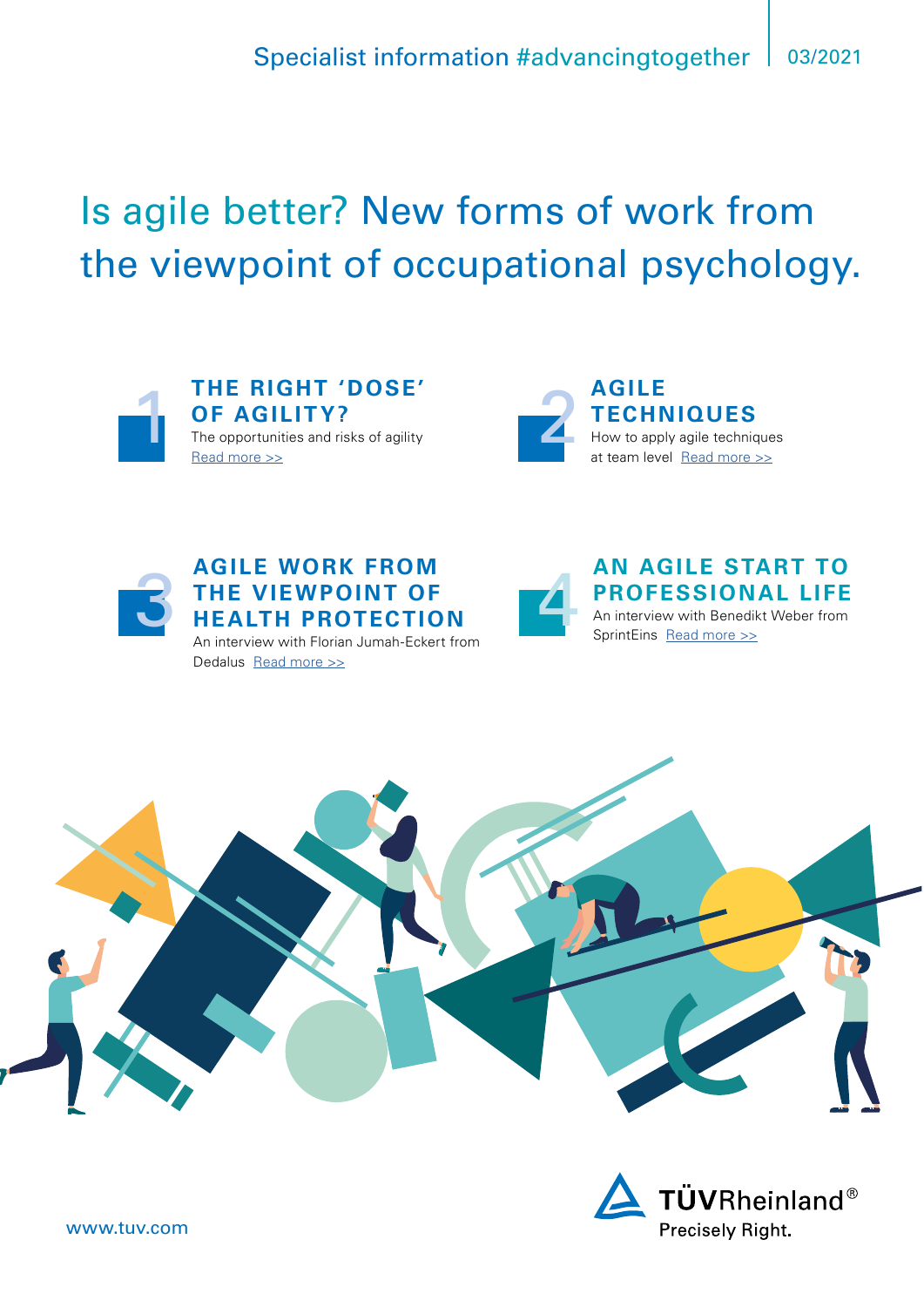# <span id="page-1-0"></span>What is the right 'dose' of agility?

Many traditional, hierarchically managed companies are increasingly asking themselves whether they are and can remain future-proof. Global market demands are increasing because products are being replaced more and more rapidly with new, improved ones and customers have higher requirements of service.

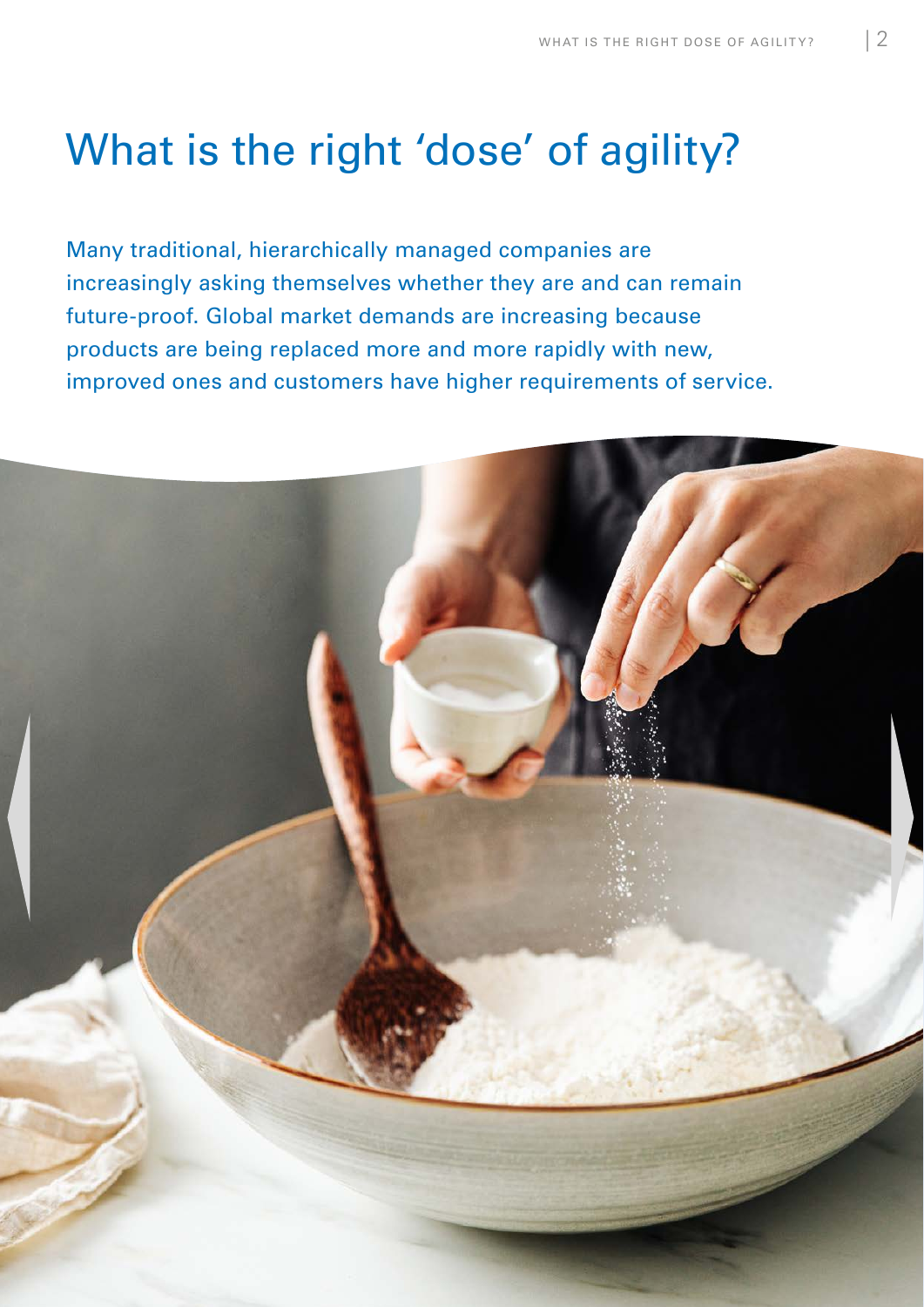

Is agility the solution? After all, it means that agile companies could react quickly and dynamically to such requirements. But is agility more than just a popular buzzword? Does the concept live up to our expectations?

Agility in organisations describes 'the ability of teams and organisations to act flexibly, adaptively and quickly in an uncertain, changing and dynamic environment' (see Hofert (2016). Agil führen [Agile leadership], own translation)

From large corporations to small businesses – in recent years many teams or departments have set out on the path to greater agility. Or they have introduced agile organisational forms for the entire workforce.

Companies such as Google, Audi, Tesla, Deutsche Bahn and ING have restructured themselves accordingly – and they have done so successfully, as a report by Fraunhofer shows. As a result, they often also achieve a higher return thanks to the gain in agility. This is confirmed by the *Agile Performer Index* of the consulting firm [goetzpartners:](https://www.goetzpartners.com/uploads/tx_gp/2017_goetzpartners_Agile_Performer_Index.pdf) Accordingly, the most agile companies in an industry are on average 2.7 times more successful than their peer group. The most agile industries are travel and transport and professional services. The energy sector brings up the rear, as does the financial services sector by a wide margin.

It's not possible to give a generic answer concerning the best way to introduce and use agile methods – companies and the requirements they have to respond to are too different.

Nevertheless, there are general recommendations for certain company sizes. For example, researcher Joachim Heidelbach and his colleagues from the Department of

Corporate Strategy and Development at the Fraunhofer Institute for Manufacturing Engineering and Automation (IPA) have developed clear [recommendations](https://www.ipa.fraunhofer.de/de/Publikationen/studien/studie_agile_organisation.html) for action for medium-sized companies.

In addition, it is generally true that companies do not have to immediately initiate the very big, comprehensive change process. Rather, individual methods also contribute to higher organisational efficiency – and also increase employee satisfaction because individuals are able to take on more personal responsibility. This can be achieved by selecting suitable methods that can gradually bring more agility into the company's daily routine. Would you like to learn more about a few selected agile methods?



More on this in [article 2](#page-3-0)

Agility can promote health and lead to employees finding their work more meaningful. The key to greater job satisfaction lies in giving teams more responsibility – for example, through self-direction of their workload. However, if this is not done, the new form of work can quickly become a burden. As occupational psychologists, we want to look at the issue of health.



More on this in [article 3](#page-5-0)

A new generation is entering the labour market – these individuals are very well educated, with high levels of digital competence. They know exactly what they can do and have very specific expectations about work-life balance. We asked Generation Z: What is the experience of younger people in particular when they join an agile organisation at the beginning of their professional life?



More on this in [article 4](#page-7-0)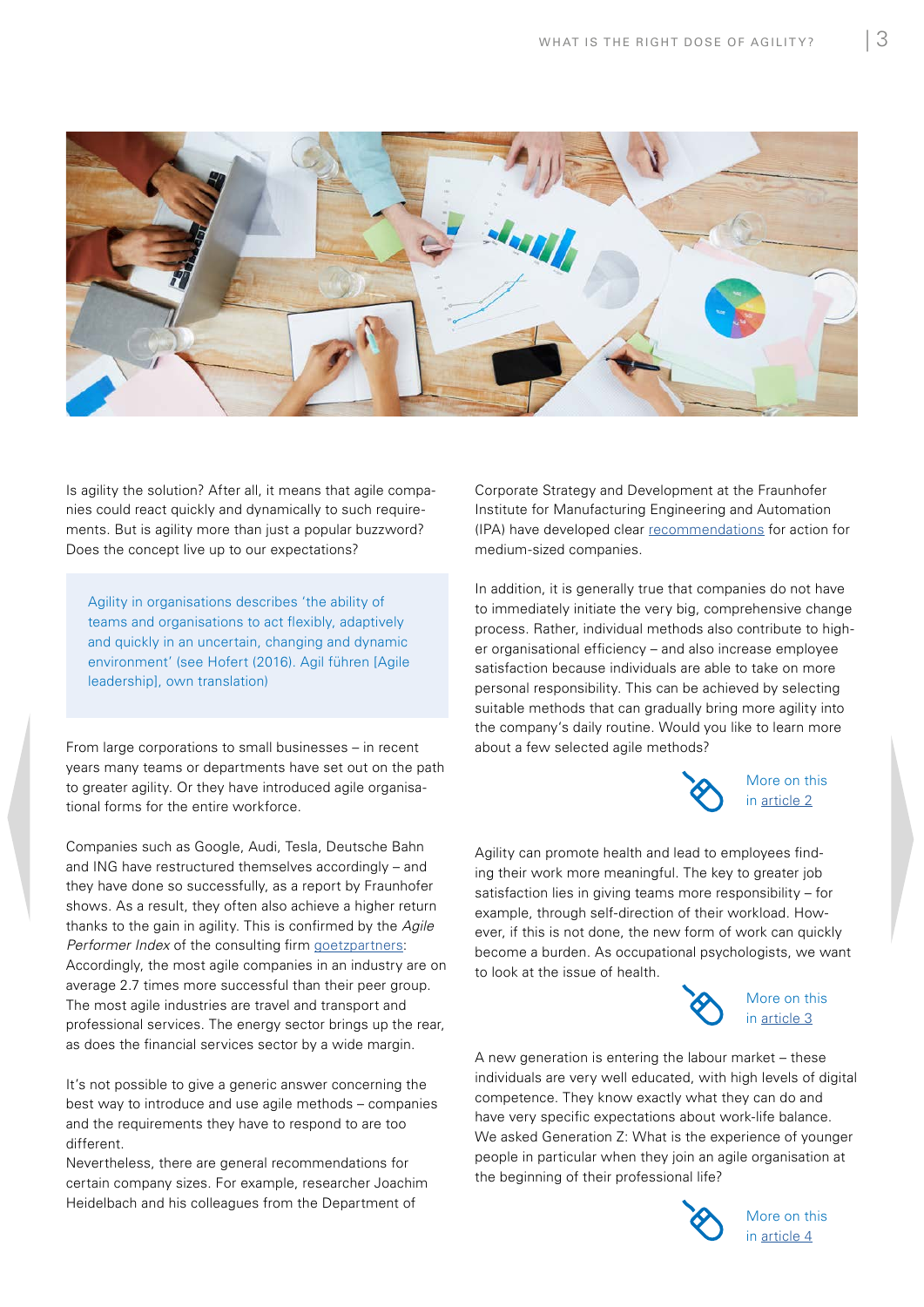<span id="page-3-0"></span>

# Agile Techniques.

There are many different agile methods and techniques. You may have heard of *Scrum*, *Kanban* or *Lean* or you may have even worked with them? *Scrum* is by far the most frequently used agile method, as you can see in the following chart.

Each agile method in turn consists of different agile techniques. These can be introduced and tested at team level

– without the need to change the entire organisation at the same time. For interested companies or teams that want to take the first step towards agile forms of work, we present two techniques. Both are elements from the *Scrum* methodology; they are easy to establish and promote cooperation and ownership at team level.

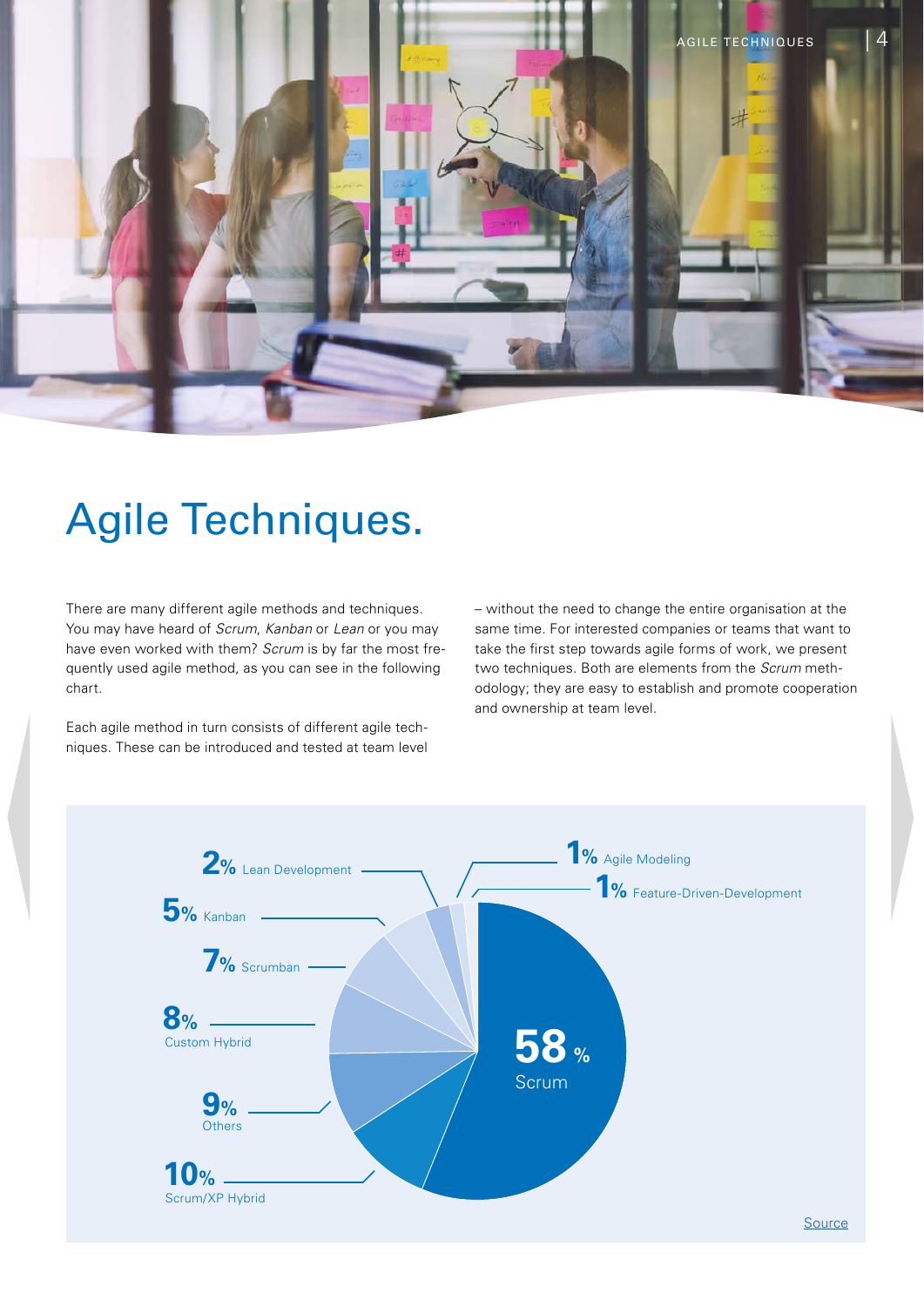

#### **#DAILY STAND-UP MEETINGS**

A *Daily Stand-up* Meeting (*daily* for short) is a technique from the *Scrum* process*.* However, unrelated to this, it is also an opportunity for team discussion and joint, goaloriented cooperation. As the name suggests, it is a daily meeting of the team members. In order not to prolong the meeting unnecessarily, it is held standing up. The [Scrum](https://scrumguides.org/index.html)  [Guide](https://scrumguides.org/index.html) recommends strictly limiting the *Daily* to 15 minutes. However, it is important to focus on the needs of the company and the individual team members and to make an appropriate decision that works for them.

In the *Daily*, each team member answers the following questions, but they can be adapted and exchanged:

- 1) What did I do yesterday?
- 2) What will I do today?
- 3) What obstacles do I envisage?

In corporate practice, it has proven helpful for managers to participate only in exceptional cases and after prior announcement in order to enable team members to have an open exchange amongst themselves. In addition, it is useful for the structure and efficiency of the meeting to appoint a moderator. The moderator can either always be one specific person or may change on a rotating basis.

A regularly held *daily* promotes the exchange of knowledge and experience within the team, increases the team's self-organisation, potential problems are recognised more quickly and team cohesion and trust of each other are strengthened. Dailies are particularly suitable for teams that do not meet in person on a daily basis, i.e. for spread-out teams or for teams in which work is (partly) done in a home office or on the road. The more similar the task area, the more the individual team members benefit from the knowledge transfer.



#### **#RETROSPECTIVES**

The *retrospective* (*retro for short*) is also a meeting that originates from the *Scrum* process. It is a joint review of a firmly defined work or project period in which processes, cooperation, challenges and experiences are reflected. Based on the findings, measures for the next period are derived and defined.

The following four questions, known as 'the 4Ls', are suitable as a starting point:

- · Liked: What went well?
- · Learned: What have we learned?
- · Loathed: What did we not like?
- · Longed for: What would we have wished for?

The 4Ls is only one possible method that can be used for a *retro*. [The Retromat,](https://retromat.org/de) for example, offers a wide range of other possibilities.

Usually, managers do not participate in a *retro* in order to promote open exchange within the team. Nevertheless, it can be useful to involve the manager in the decisionmaking process.

A *retro* can be understood as a team development measure, as the team members learn how to express constructive feedback and appreciation among themselves, which strengthens team cohesion. In addition, *retros* increase the scope for action, autonomy and self-efficacy, as the team members themselves make a joint decision on how they want to handle tasks and deal with challenges. In addition to the health-promoting aspects, a regular *retro*, in which projects and processes are also reviewed, contributes to the continuous improvement process.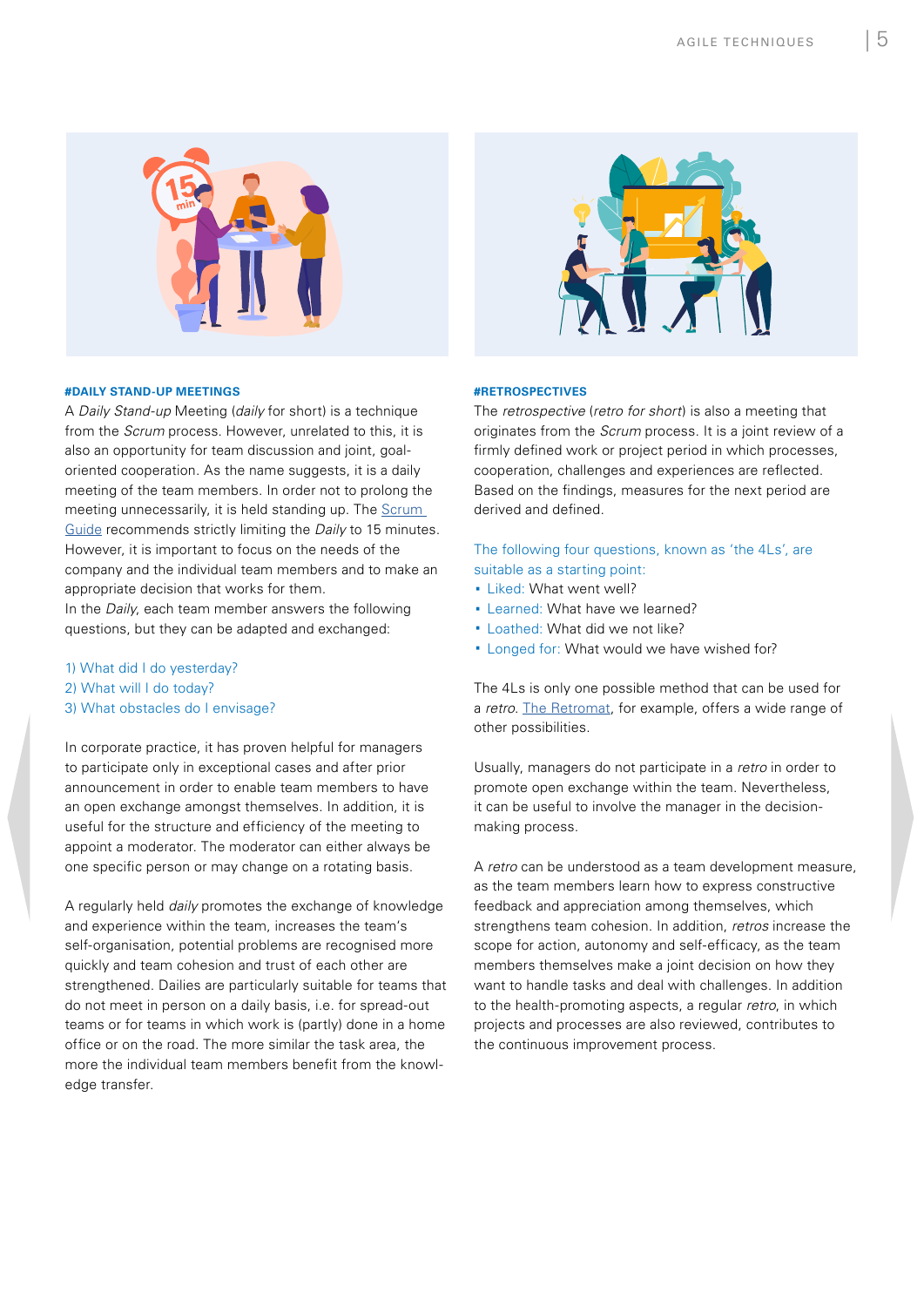# <span id="page-5-0"></span>Agile work from the viewpoint of health protection.

The introduction of agile working is leading to fundamental changes to how work is designed. We spoke with Florian Jumah-Eckert from Dedalus about the effects of agile working on personnel selection and development, discussed the new understanding of leadership and took a closer look at the new challenges of agile working in relation to psychological stress in the workplace.

## Mr Jumah-Eckert, what does agility look like in the Dedalus Healthcare Group and how is it implemented?

We don't work according to the textbook rules of *Scrum*, rather we apply agility in an agile way. This means that we adapt the agile way of working to the requirements of the team in each scenario. I always say "we work *Scrumish*" because we use elements from *Scrum* but have adapted them for us. We cannot work in an agile manner across the board, as our products are subject to legal requirements. Our scope is therefore more restricted. However, we can be flexible in how we distribute time and tasks. Agility is also experienced in different ways within our teams. In some teams, everyone can carry out all the tasks – that would be classically agile. In other teams, we have experts with individual knowledge. Tasks cannot be distributed arbitrarily.

# How does the way you work affect your personnel selection and development?

It is very important for us to share knowledge. Expert knowledge should always be divided between at least two people. Experts with individual knowledge are encouraged to pass on their knowledge to other employees. In addition, there are regular internal training sessions for employees who share their experiences from projects. When selecting personnel, we make sure that they have previous technical knowledge. But this does not necessarily have to be sector-specific. It is much more important to us that the people fit into the team and have good social skills. Motivation for the activity and teamwork is just as important as having fun with innovations and the associated challenges.

#### **OUR INTERLOCUTOR**



Florian Jumah-Eckert R&D Site Manager Trier Dedalus Healthcare Group

# There is a formula behind performance. Performance = Ability x Will.

This formula fits us very well. For us, will is much more important than ability. If someone has the motivation and the willingness to learn, the ability comes automatically. Of course, new colleagues are always supported individually and at all times by our teams and individual colleagues.

# In connection with agility, there is often talk of a new understanding of leadership. How is leadership practised in your company?

Our team leaders are called *Agile Line Managers (ALM)*. As disciplinary supervisors, they are responsible for target setting, personnel planning, distribution of tasks and team coordination. They are therefore also there to ensure that the team can work well without disruptions. It is also their responsibility to recognise and encourage the intrinsic motivation and personal initiative of team members. It is particularly important to show our employees our appreciation of their continuous commitment and work. Individuals who feel appropriately valued have a much greater ability to develop and to make full use of their strengths. Transparency and openness in communication are basic prerequisites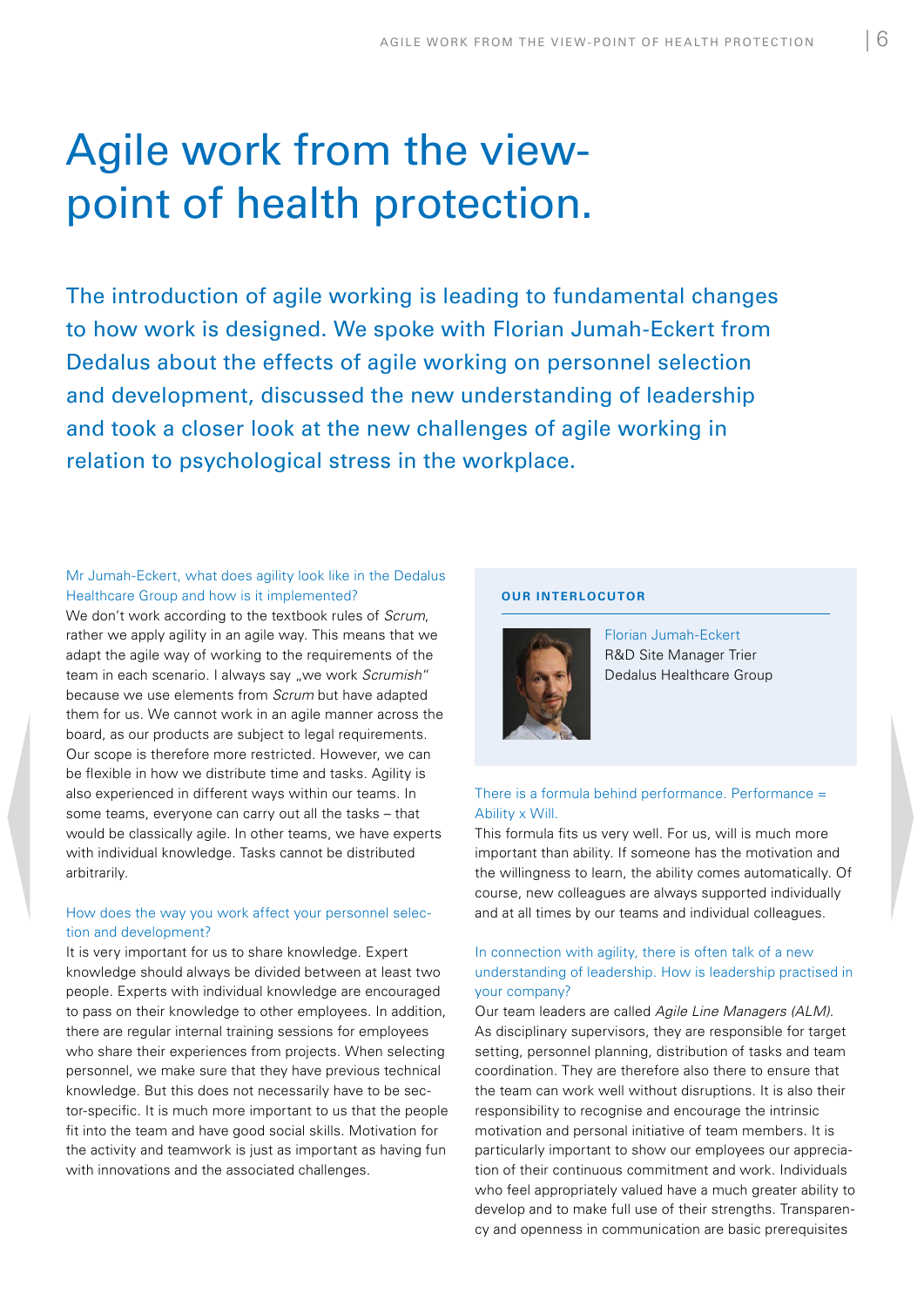for this type of staff management, as is trust in the abilities of the staff. We can only establish this culture if we all live by it and our employees are equally open and transparent towards us.

# What scope for action and decision-making do the individual employees have at your company?

The aim is to enable employees to contribute according to their individual strengths. We therefore also want employees to take personal responsibility and to speak up if they have suggestions for improvement, for example. Not only the employee alone, but the whole team experiences self-efficacy thanks to the extensive scope for action.

## **S E L F - E FF I CACY**

"Refers to one's beliefs about one's ability to perform certain actions necessary to achieve a specific goal." (Stroebe, Jonas, Hewstone, 2002, p. 584, own-translated)

What opportunities for mental health do you see in agility? Agile working increases personal responsibility and thus gives almost every type of person the opportunity to flourish. Moreover, despite its size, our company feels like a family *start-up* to the employees. The core teams are very manageable for the individuals and most of the work is carried out in this core team. It is very important to us that the developers really feel at home with us and in their team and that they enjoy being part of it. Of course, this also has a positive effect on motivation and staff loyalty.

#### And what risks for mental health do you see?

The challenge is to ensure that the delegated responsibility also matches the employees' decision-making skills. In

# **FIELDS OF ACTION FOR THE SUSTAINABLE DESIGN OF AREAS IN WHICH AGILE WORKING PRESENTS POTENTIAL TO IMPROVE HEALTH:**

- 1. Participation and qualification of employees
- 2. Rethinking leadership (renegotiating tasks and skills)
- 3. Empowerment of the teams (degrees of freedom and agency)
- 4. Collective rules and guidelines (company agreements, workplace health management)

[Müller & Wille, 2019](http://www.innovation-gute-arbeit.verdi.de) in "Gute agile Arbeit" in Jahrbuch: Gute Arbeit 2019. Bund Verlag, Frankfurt/M.

addition, there may be an increased need for discussion when decisions are made, as everyone has the chance to say something about it. Of course, that costs more time. It is then necessary to find a good middle ground and sometimes it may also be necessary to take a decision 'from above'. Furthermore, experience has taught us that although design freedom is important in agility, it is important to clearly define roles. Otherwise, role conflicts can arise and lead to psychological stress. Apart from that, I don't really see any risks. I am absolutely convinced of the agile way of working.

This enthusiasm was clear to see in you throughout the entire interview. Thank you very much for your openness and for the interview!

> Specialist Information will be published in December

#### **DEAR READER:**

From an occupational psychology perspective, the changed way that work is designed results in new resources that keep people healthy and motivated. However, new ways of incorrectly loading individuals can also occur, which then become relevant to health protection. Find out how mental health can be taken into account within the company in the 4th edition of our Specialist Information publication, which will revolve around the new ISO 45003 on managing mental health in the workplace.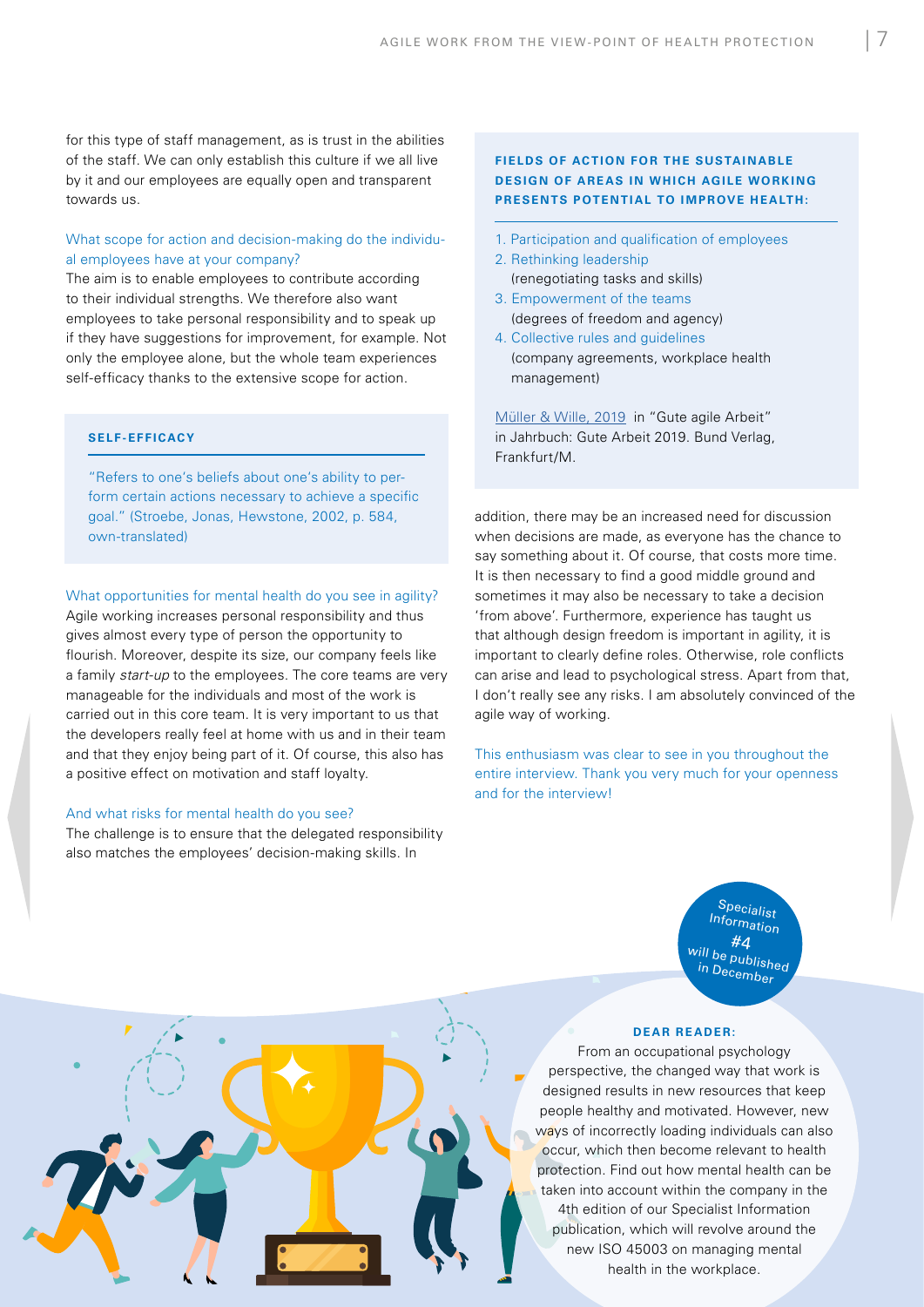**Benedikt Weber Software developer, focus on web development, SprintEins GmbH**

# <span id="page-7-0"></span> $\frac{V_{S}}{V_{G}}$  solution is that to professional life. An agile start to professional life.

professional life in an agile way?

We had the opportunity to talk to Benedikt Weber, born in 1997, who joined SprintEins, a software development company, as a web developer immediately after completing his degree. Benedikt already studied agility as part of his degree. *Scrum* was on the curriculum and practical projects were used to explore how tasks are estimated in *story points* and organised in *sprints*. We report on Benedikt's view of his first experiences in the world of work.

## **#AG I L E C O M PA N Y**

At SprintEins, the whole company structure has been geared towards working in an agile way. The company has defined and lives by clear agile core values and practices such as reflection as an important tool. Basic training on agile methods is mandatory for every new employee. While agile working is practised in the software development department, this is not possible across the board in the supporting functions such as HR – however, the agile mindset prevails amongst all employees. No department relies on service by the book. Instead, a new decision is regularly made as to whether processes and tasks are appropriate. If this is not the case, they are adapted to the current requirements.

#### **#AGILE IN THE TEAM**

Benedikt's team composition changes depending on the project. The individual teams are organised based on *Scrum*. *Sprint planning* takes place every 2 weeks on Mondays, in which the complete *sprint* (period of 2 weeks) is planned. Every day there is also a *daily* from the frontend developers. They go through the *board* with the tasks (cf. *Kanban board*): What problems do I have? Where am I failing to make progress? Where can I help or where can others help me? At the end of the *sprint*, the team members discuss the current status of the project in the *sprint review* and derive topics for the next *sprint*.

#### **#AGILE MINDSET**

When choosing his employer, it was important to Benedikt to be able to take personal responsibility for his work on projects and to be able to learn a lot from various perspectives. It is important for all employees to share knowledge: for example, there are regular 15-minute presentations that anyone can give and many people report on their own *best practices*. Benedikt's impression is that the mixture of ages also brings added value for everyone.

Benedikt also attaches importance to the fact that he can contribute with his suggestions even as a new employee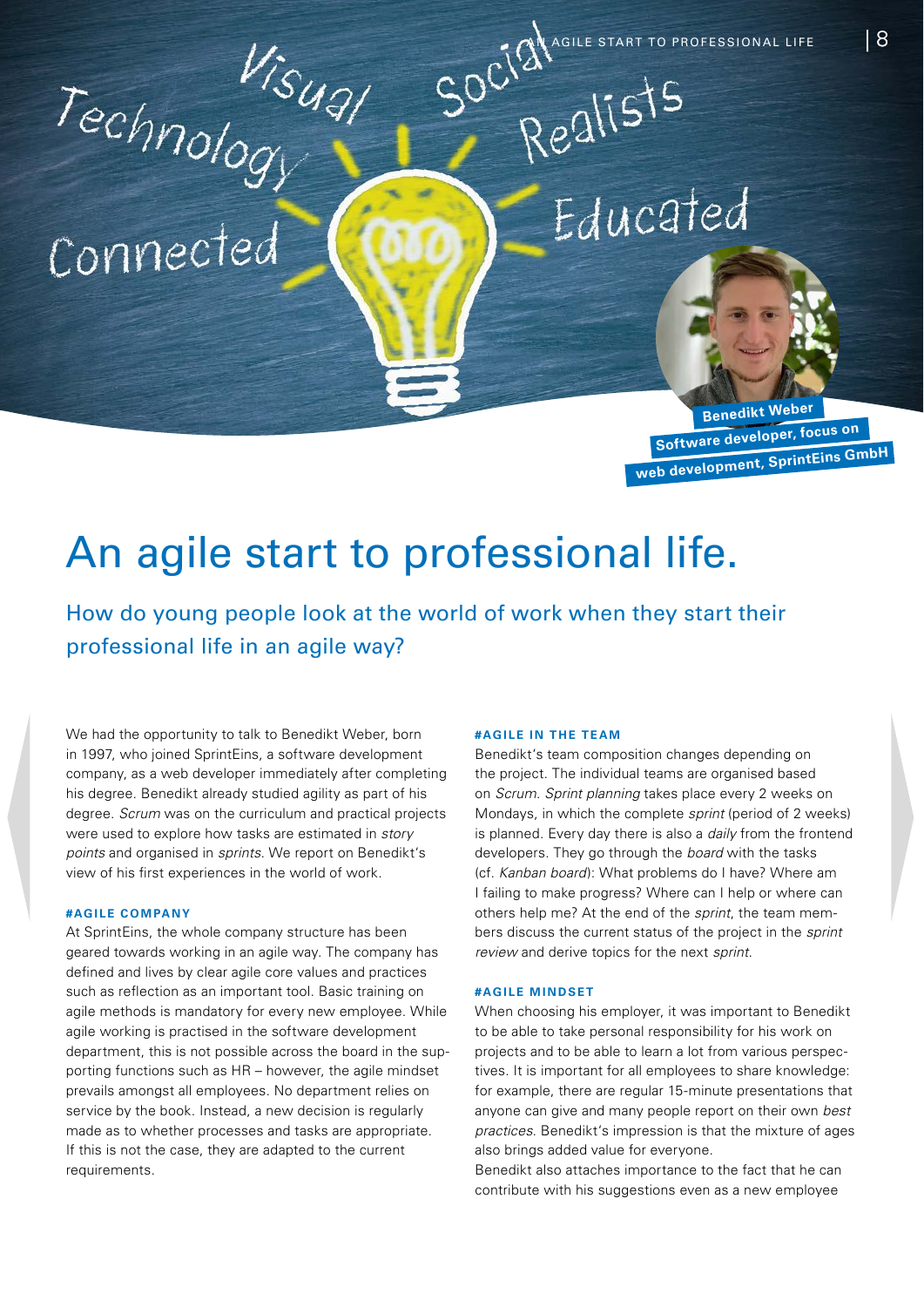and does not have to stick rigidly to guidelines. So they sometimes skip a *daily* if it doesn't suit them. Care is always taken to ensure that the method fits the team and that it is fit for purpose.

#### **# M E T H O DS**

In Benedikt's view, openness as a basic attitude is the most important prerequisite for being able to act flexibly. For him, the *daily* is one of the most important methods to ensure that everyone is always 'on track' and that developing problems are not noticed too late. Coming together also prevented individuals from running off in the wrong direction during the pandemic period and then wasting a lot of time and energy until the mistake was noticed.

#### **# LEADERSHIP THROUGH TRUST**

Leadership at SprintEins is divided between many people – the *CSLs*, the *PSLs* and the *DLs*.

The *Customer Success Leads* are not classic team leads. Their focus is only on the success of the clients and the project. *People Success Leads* are initially assigned to each new employee, but can then be chosen by the employee. They take care of personal well-being and individual development. The *Domain Leads* impart skills in their field of expertise and promote knowledge transfer.

Benedikt appreciates this kind of leadership very much. He is not at all comfortable with leadership that involves monitoring and constant control. Each employee has a lot of say and decision-making power, but must also contribute and act with personal responsibility.

#### **#SO AGILE REALLY IS BETTER?**

Benedikt cannot find anything to criticise about agile working in general. It is important that decisions are made collaboratively: Does it make sense to change the procedure here or not? Anyone who is not yet familiar with agility should try it out on a small scale and then decide whether this way of working is effective or makes sense for him or her and for the task at hand.

## **#AGILE ≠ AGILE**

In the meantime, there are barely any software companies who do not advertise agility on their own homepage. However, every company understands it differently, so it is worth asking carefully: How do you work in a team? What does your calendar look like? What methods do you use? How is leadership lived by at your company?

We would like to thank Benedikt for the insight into the reality of his working life.